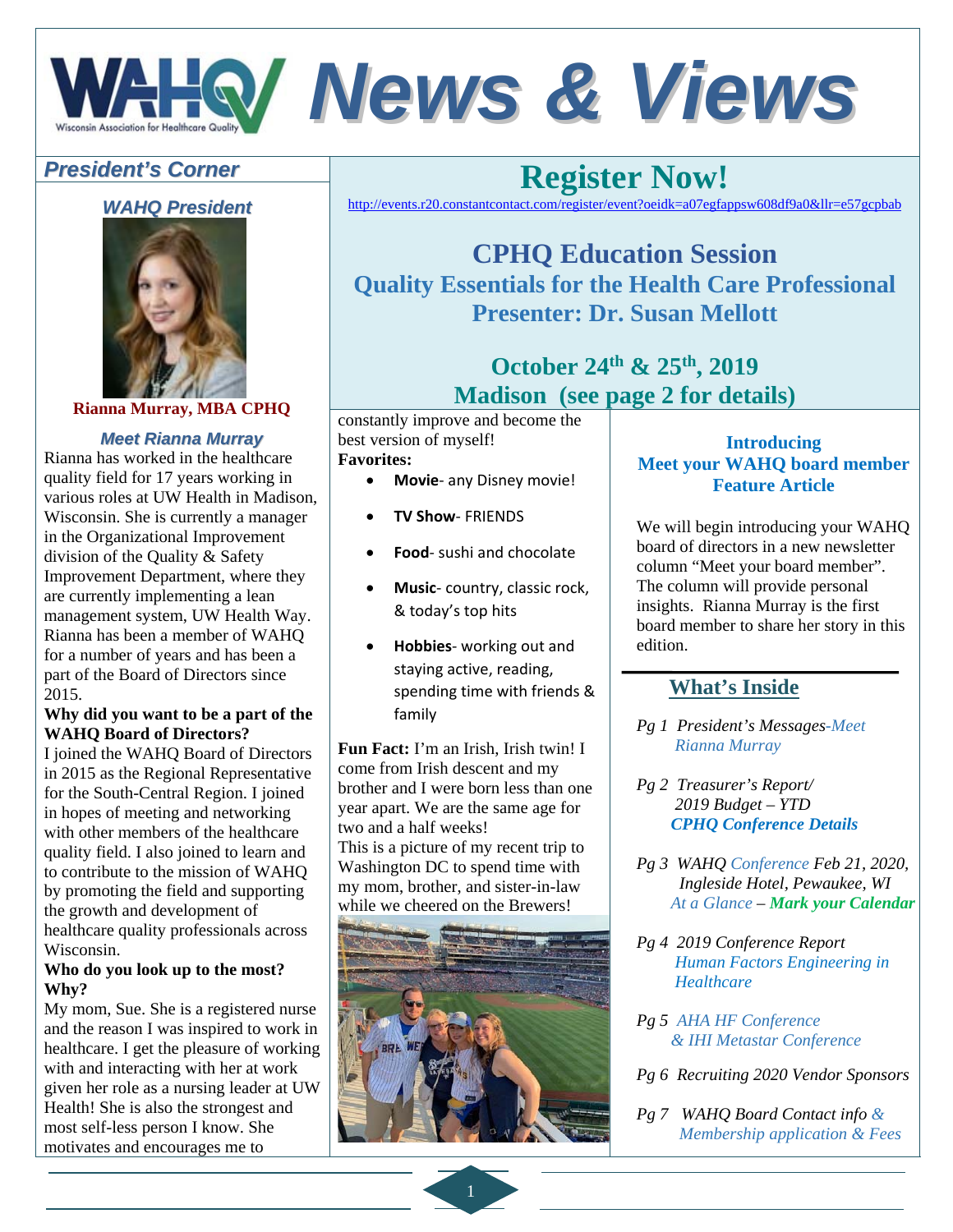#### **Quality, Performance Improvement and Safety Websites**

By Sheri Krueger Dix, WAHQ member

Looking for the latest WAHQ news? www.wahq.org You can visit our Web site for the latest information on healthcare activities at home and around the country. We are fortunate to have the expertise of MetaStar to guide us in the development of our Web page.

This avenue of networking would not be possible without Metastar's technical and financial support. Special thanks to **Rich Chapman**, webmaster, **Metastar Inc. Other Quality Websites**

**\*WI Bureau of Quality Assurance**  http://dhfs.wisconsin.gov **\*CMS Internet site http://**www.cms.hhs.gov **\*Wisconsin Collaborative http://***www.wiqualitycollaborative.org*  **\*Wisconsin Price Point http://***www.wipricepoint.org*  **\*Wisconsin CheckPoint http://***www.wicheckpoint.org*  **\*Wisconsin Hospital Association Quality Center http://***www.whaqualitycenter.org*  **\*Health Grades http://***www.healthgrades.com*  **\*Center for Disease Control http://***www.cdc.gov*  **\*Healthy People 2020** https://www.**healthypeople**.gov **\*Minnesota Adverse Health Reports http://***www.health.state.mn.us/patientsafety*  **\*Caring right at home** *http://www.caringnews.com*  **\*Agency for Healthcare Research and Quality Patient** 

**Safety Network (AHRQ)** *https://psnet.ahrq.gov/* 

### **WAHQ Regional Representative Needed!**

The **South West** are in need of a Healthcare Professional to participate in WAHQ decision making as a Regional Representative. You must work or live in the region. Please contact Rianna Murray, (608) 821-4942 rmurray@uwhealth.org if you are willing to contribute your expertise.



#### WAHQ Treasurer's Report

By Timothy Kamps

#### **ACCOUNT BALANCES**

As of July 31, 2019

- Checking \$ 1,261.43
- Savings \$ 15,572.25
- Annuity \$ 7,535.69
- Interest \$ 133.18 Total Assets \$ 24,502.55

**Session today!** 

### **Quality Essentials for the Health Care Professional Register for the CPHQ Education**

**When Thursday October 24, 2019 from 8:00-5:00 PM CDT** 

**-to-**

**Friday, October 25, 2019 8:00 AM to 5:00 PM CDT** 

**Where**

**MetaStar 2909 Landmark Place Madison, WI 53713** 

 Looking for a comprehensive review of quality concepts? Thinking about taking the exam to become a Certified Professional in Healthcare Quality (CPHQ)?

Are you new to quality?

 Wanting to earn credits toward CPHQ recertification?

The Wisconsin Association for Healthcare Quality invites you to a **two day session with nationally known instructor** Susan Mellott, PhD, RN, CPHQ, FNAHQ**,** highlighting essential concepts for your health care quality practice, including:

- Strategic Leadership
- Management of Quality Functions
- Performance Improvement Processes
- Information Management
- Patient Safety
- Quality Management of People
- The Joint Commission (TJC, formerly JCAHO) and National Committee for Quality Assurance Standards (NCQA)
- Basic Statistics for the CPHQ exam

#### **Register Now:**

http://events.r20.constantcontact.com/register/event? oeidk=a07egfappsw608df9a0&llr=e57gcpbab

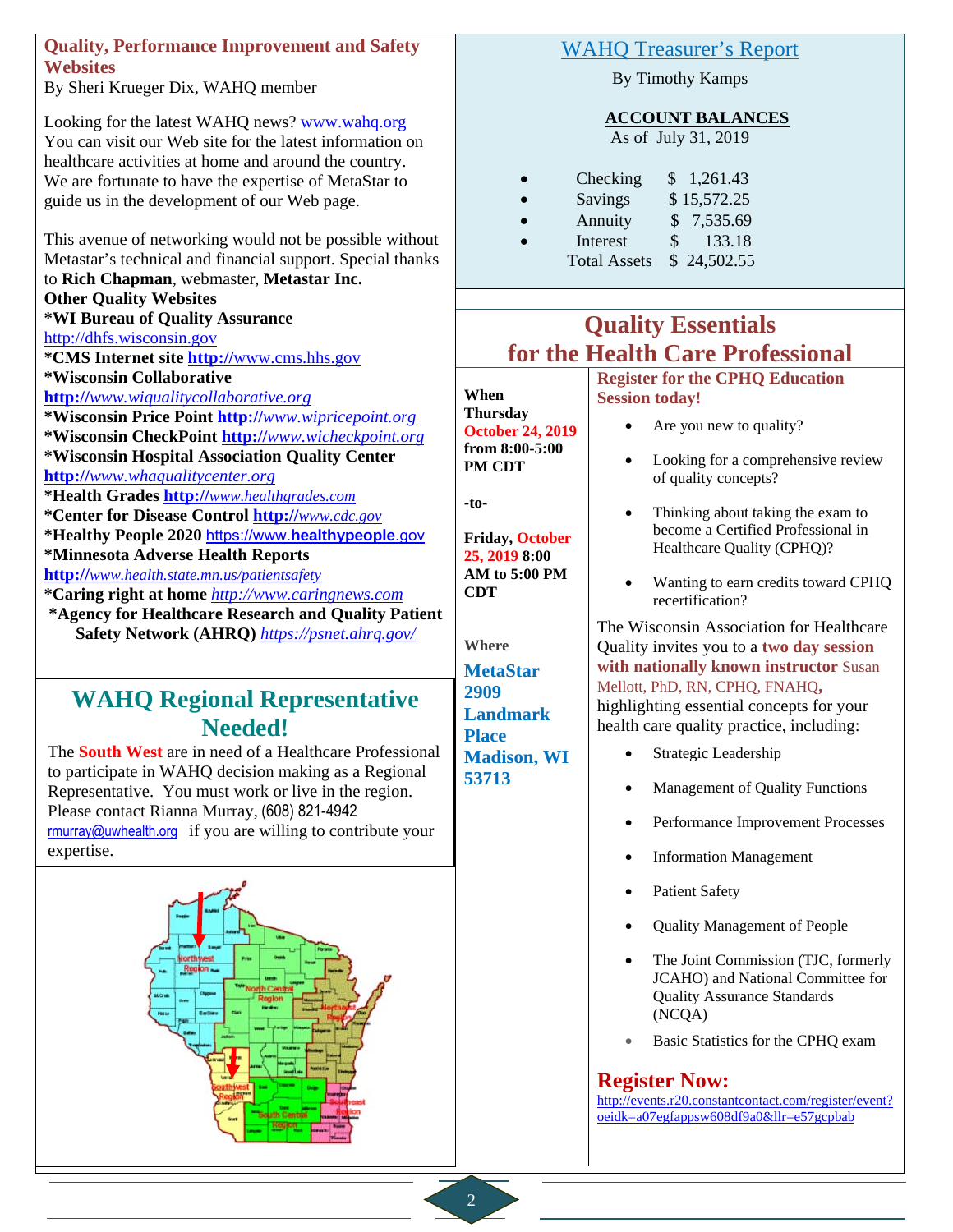### **WAHQ 2020 Conference At a Glance – Ingleside Hotel,Pewaukee**

# **"Bringing Quality and Safety to Everyday Work"**

# **Save the Date!**

**When: Feb 21, 2020**

**Where: Ingleside Hotel & Springs Waterpark, 2810 Golf Rd. Pewaukee WI 53072 (262) 547-0201** 



#### **Planning Agenda**

**7:45-8:00 AM** Opening Remarks Rianna Murray, WAHQ President **8:00-9:30 AM** Keynote – "Addressing Behaviors that Undermine a Culture of Safety" Dr. Lynn Webb

**9:30-9:45 AM** Break View Storyboards and Vendors

*9:45-10:45 AM Legislative Updates, Matt Stanford*  **10:45 – 11:30** WAHQ Regional Networking Session

**11:30-12:30 PM** Lunch and annual WAHQ meeting

*12:30-1:30 PM WHA State of the State Address, Beth Dibbert* 

**1:30 – 2:45 PM** Panel Discussion: "Tactics to bring quality and safety to every day work"

(15 minute "presentations" plus 5 minutes for questions for each.

- Leader behaviors and competencies needed
- How to bring safety huddles to the front line
- Leader standard work
	- Connecting staff to the larger picture of strategy and vision
	- Respect for people commitments and improvement attitudes

*2:45 – 3:00 PM Break Vendors and Storyboards* 

**3:00 – 4:00 PM** How do varying accreditation models support the patient safety goals and mission of the organization?

(20 minutes each: 15 minutes with 5 for questions) Panel TBD

**4:00 – 4:15 PM** Closing Remarks – Door Prize Winners (Must be present to win)

#### *Call for 2020 WAHQ Conference Storyboards*

Every year, hospitals across Wisconsin have highlighted their quality and patient safety initiatives with storyboards at the annual WAHQ conference. **Storyboards have proven to be a fantastic opportunity to highlight the hard work that the Wisconsin hospitals have done to improve health care across our state.**

This year we are eager to learn about your hospital's innovations in practice surrounding the Patient Safety and Quality Improvement efforts that showcase creative ideas with measurable outcomes.

If you are interested in presenting a Storyboard please email a brief description (80 words or less)

#### **To Rianna Murray by Friday, February 7, 2020.**

#### **Email:** Rianna Murray at RMurray@uwhealth.org

**Phone:** (608) 821-4942 (call or email with any questions.)

3

- 1. Please submit a brief description (80 words or less) to Rianna Murray.
- 2. Download the Storyboard Submission Summary template from the website at http://wahq.org
- 3. You will be asked to submit an article for the WAHQ newsletter that describes your project and tells your story. **Storyboard presenters will receive a 1-yr. transferable annual WAHQ membership.**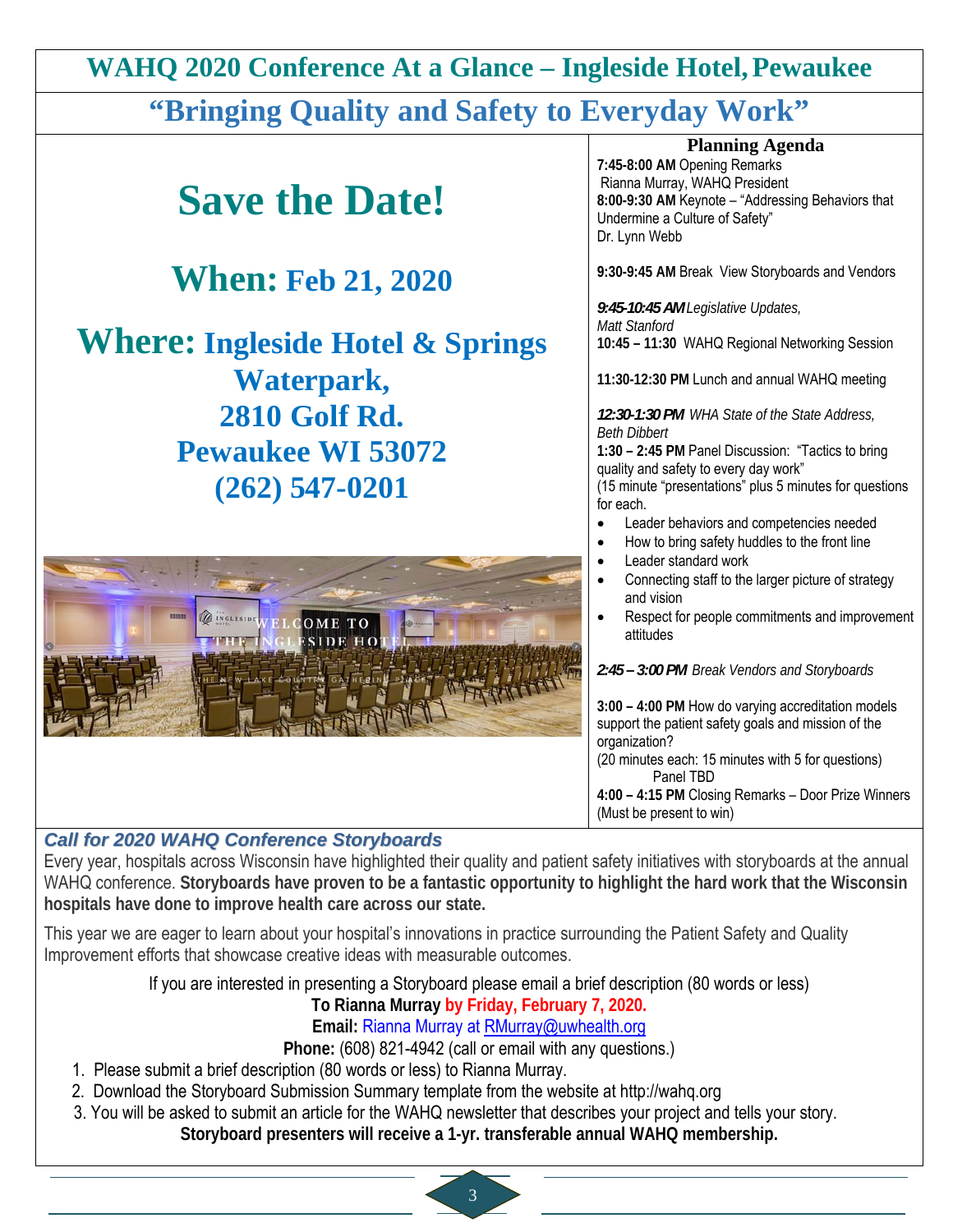## **WAHQ 2019 Conference Report Applying Human Factors Engineering to Quality Improvement**



**Dr. A. Joy Rivera, PhD, Senior Human Factors Systems Engineer, Children's Hospital of Wisconsin** 

*By Sarah Pouzar, WAHQ Board, MS/MBA, RN, NEA-BC*  Our annual conference was packed with great practical information for those leading quality and safety efforts across the state! One of the afternoon presentations was provided by Dr. Joy Rivera, Senior Human Factors Engineer from Children's Hospital of Wisconsin.

The focus of Dr. Rivera's professional work has been in understanding how healthcare professionals interact with one another to communicate, make decisions, work as teams, problem solve and recover from system failures such as poorly designed technology. As such, she serves to provide strategic and integrative consultation services to large system projects.

Dr. Rivera's presentation provided attendees with information focused on achieving these three objectives:

- Describe the basics of Human Factors Engineering (HFE) perspective.
- Identify the types of questions, problems, or barriers that a HFE perspective can answer and mitigate in healthcare.
- Describe how HFE complements Quality Improvement (and Safety) in Healthcare.

Dr. Rivera described HFE as a science that discovers and applies information about human behavior, abilities, limitations, and other characteristics to the design of tools, machines, systems, tasks, jobs, and environments for productive, safe, comfortable, and effective human use. In other words, HFE supports an understanding of how human interaction fits with the environment, products, equipment, procedures and other items we encounter in our everyday lives at work.

| Step 1. A change is needed                                           |                                                                                                                                                                                                                                                                                                                                                                                                                                   |                                                                                                                                                                                                                                                                                                                                                                                                                    |  |  |
|----------------------------------------------------------------------|-----------------------------------------------------------------------------------------------------------------------------------------------------------------------------------------------------------------------------------------------------------------------------------------------------------------------------------------------------------------------------------------------------------------------------------|--------------------------------------------------------------------------------------------------------------------------------------------------------------------------------------------------------------------------------------------------------------------------------------------------------------------------------------------------------------------------------------------------------------------|--|--|
|                                                                      | <b>HFE</b>                                                                                                                                                                                                                                                                                                                                                                                                                        | QI                                                                                                                                                                                                                                                                                                                                                                                                                 |  |  |
| Step 2. What<br>is happening<br>before the<br>change?                | Understand the change<br>requirements with<br>respect to human<br>interactions/behavior<br>Task analysis methods<br>for:<br>1.<br>System (e.g.,<br>hierarchical task<br>analysis)<br>2.<br>Cognitive<br>decision-<br>making,<br>situational<br>awareness and<br>mental models<br>(e.g., verbal<br>protocol<br>analysis,<br>cognitive work<br>analysis)<br>3.<br>Physical<br>interactions<br>(e.g., link)<br>analysis,<br>postural | Measure current<br>situation<br>Define metrics for<br>outcome (e.g.,<br>mortality) and<br>process (e.g.,<br>weekly<br>review/audit)<br>Methods include:<br>Pareto charts,<br>Ishikawa diagrams,<br>Time Series Data<br>Lean: 5S, Spaghetti<br>diagrams<br>Six Sigma: SIPOC,<br>Process mapping,<br>Design of<br>Experiments, Voice<br>of customer,<br>Culture change<br>methods, Statistical<br>and control limits |  |  |
|                                                                      | analysis,<br>anthropometry)                                                                                                                                                                                                                                                                                                                                                                                                       |                                                                                                                                                                                                                                                                                                                                                                                                                    |  |  |
| Step 3.<br>Develop<br>intervention                                   | Review the literature<br>Design intervention with<br>stakeholders<br>(Participatory<br>Ergonomics)<br><b>Design Decision Groups</b><br>Inclusive (Universal)<br>Design                                                                                                                                                                                                                                                            | Use existing<br>knowledge and<br>evidence to<br>develop<br>intervention<br>bundle,<br>improvement<br>methods and tools<br>and Subject Matter<br>Experts                                                                                                                                                                                                                                                            |  |  |
| Step 4. Innovation, Testing, Implementation, Spread. Repeat<br>Cycle |                                                                                                                                                                                                                                                                                                                                                                                                                                   |                                                                                                                                                                                                                                                                                                                                                                                                                    |  |  |
|                                                                      |                                                                                                                                                                                                                                                                                                                                                                                                                                   |                                                                                                                                                                                                                                                                                                                                                                                                                    |  |  |

The connection between HFE and traditional Quality and Safety work is evolving as we continue to partner together to build stronger and safer systems. If you would like to learn more, consider looking at the article that is cited to accompany the table above.

Hignett, S., Jones, E. L., Miller, D., Wolf, L., Modi, C., Shahzad, M. W., …. & Catchpole, K. (2015). Human factors and ergonomics and quality improvement science: integrating approaches for safety in healthcare. *BMJ Qual Saf*, *24*(4), 250‐254.

4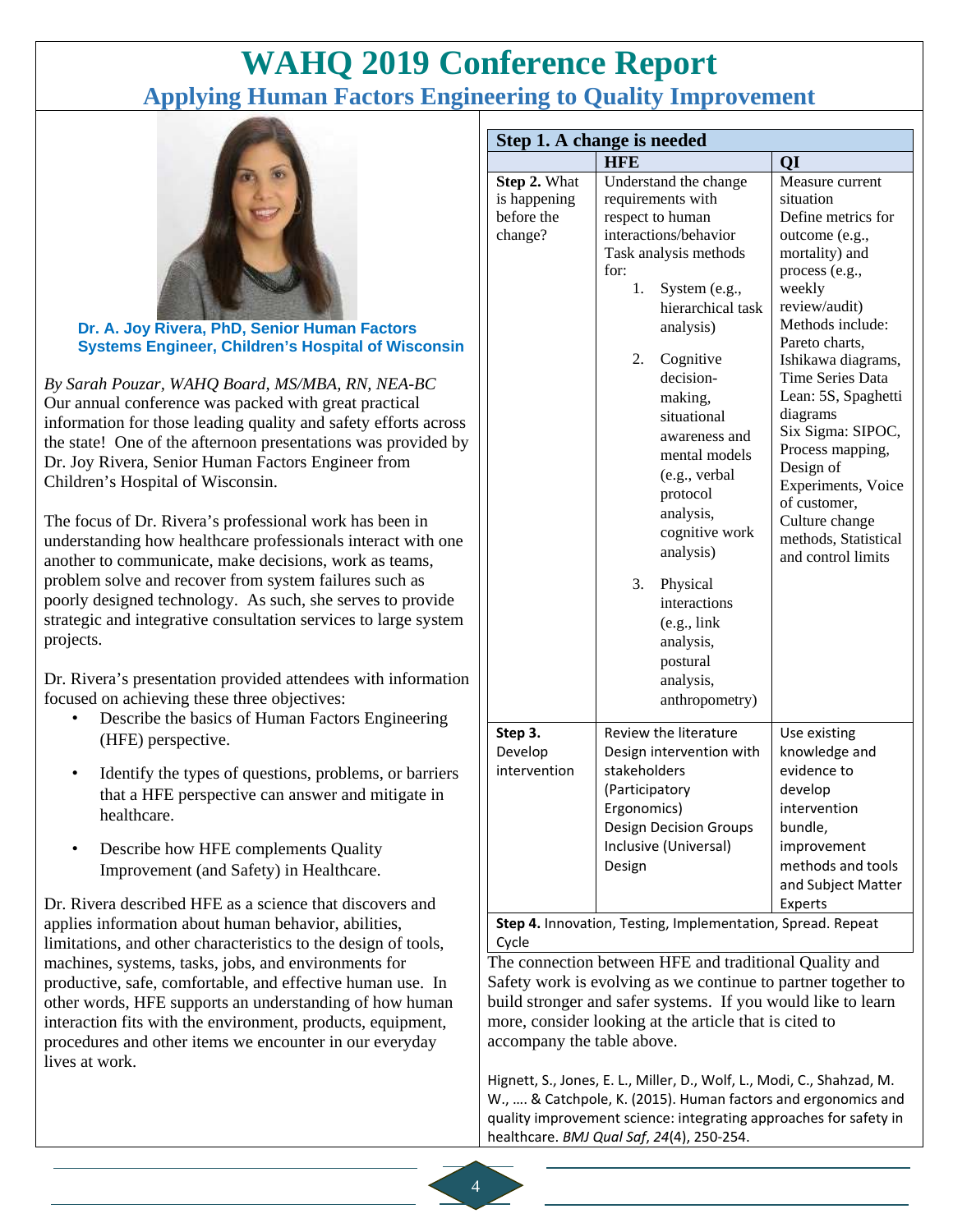# **Upcoming Quality Conferences**





Wisconsin Heart Failure Conference **Improving Outcomes Across the System of Care** October 24th - 25 (Figure 2019 - Blue Harbor Resort and Conference Center, Sheboygan, WI

| Time              | <b>Presentation Title</b>                                                 | Faculty                                                                                                                                                                                 |
|-------------------|---------------------------------------------------------------------------|-----------------------------------------------------------------------------------------------------------------------------------------------------------------------------------------|
|                   |                                                                           |                                                                                                                                                                                         |
| 7:30 AM-8:30 AM   | <b>Breakfast/Registration</b>                                             | <b>Visit Posters</b>                                                                                                                                                                    |
| 8:30 AM-8:35 AM   | Welcome                                                                   | Lunn Mallas-Serdunski BSN RN -Quality Programs Manager,<br><b>American Heart Association</b><br>Susan Abelt, MS-Quality and Systems Improvement<br>Director, American Heart Association |
| 8:35 AM-9:50 AM   | <b>Heart Failure Guideline Overview</b>                                   | Mitchell T. Saltzberg, MD, MSc., FACC, FAHA, FHFSA -Get<br>With The Guidelines 360° Metro Milwaukee Champion.<br>Froedtert & The Medical College of WI                                  |
| 9:50 AM-10:35 AM  | <b>Atrial Fibrillation Management in</b><br><b>Heart Failure Patients</b> | Vinay Mehta, MD-Medical Director, Cardiac<br>Electrophysiology, Aurora BayCare Medical Center, WI                                                                                       |
| 10:35 AM-10:50 AM | <b>Rreak</b>                                                              | <b>Visit Posters</b>                                                                                                                                                                    |
| 10:50 AM-11:35 AM | <b>Strategic Heart Failure</b>                                            | Marc A. Silver, MD, FACP, FACC, FCCP, FAHA, FHFSA, FCRSA                                                                                                                                |
| 11:35 AM-12:05 PM | Heart Failure in the Primary Care<br>Setting                              | Theresa C. Maatman, MD. Froedtert & The Medical College of<br>WI                                                                                                                        |
| 12:05 PM-12:50 PM | Lunch                                                                     | <b>Visit Posters</b>                                                                                                                                                                    |
| 12:50 PM-1:35 PM  | <b>Heart Failure in the Acute Care</b><br>Setting                         | Georges Chahoud, MD, FACC, FAHA, FASE-Cardiovascular<br>Disease, Advanced Heart Failure and Transplant Cardiology.<br>SSM Health, MO                                                    |

| The Journey to Advanced                                                               | Heidi Rue, DNP, APNP, AGACNP-BC-                                                                                                                                                                  |
|---------------------------------------------------------------------------------------|---------------------------------------------------------------------------------------------------------------------------------------------------------------------------------------------------|
|                                                                                       | Cardiology/Electrophysiology, Mercy Health, WI                                                                                                                                                    |
|                                                                                       |                                                                                                                                                                                                   |
| <b>Navigating the Waters of Post-Acute</b><br><b>Care Heart Failure Certification</b> | Steve Dentel, BSN, RN, CPHQ-National Director, Field<br>Programs and Integration, Quality and Systems Improvement,<br><b>American Heart Association</b>                                           |
| <b>Break</b>                                                                          | <b>Visit Posters</b>                                                                                                                                                                              |
| <b>Rest Practice Translation and Clinical</b><br><b>Operations Transformation</b>     | Jennifer Ellis, PT, DPT, PhD, MS, GCS, VP-Division Research &<br>Business Development, Theresa Burns, RN, BS, MS, Kindred at<br>Home                                                              |
| Mobile Integrated Health, GWTG,<br>and AHA, how does that work?                       | Captain Michael Wright, NREMT-P, TEMS, CPMIH-Mobile<br>Integrated Health Manager, Milwaukee Fire Department                                                                                       |
| <b>Improving Outcomes Across the</b><br><b>Sustem of Care: O&amp;A</b>                | <b>Panel Discussion</b>                                                                                                                                                                           |
| <b>Closing Remarks/Adjourn</b>                                                        | Lynn Mallas-Serdynski BSN RN -Quality Programs Manager,<br><b>American Heart Association</b><br>Susan Abelt, MS-Quality and Systems Improvement Director,<br><b>American Heart Association</b>    |
|                                                                                       | Networking and Recognition Reception for Get With The Guidelines" - Heart Failure, Get With The Guidelines" - A Fib.                                                                              |
|                                                                                       | Target: BP™, Check. Change. Control. Cholesterol™, and Mission: Lifeline" EMS and Hospital award winners.                                                                                         |
|                                                                                       | This event is open to all attendees.                                                                                                                                                              |
|                                                                                       |                                                                                                                                                                                                   |
|                                                                                       |                                                                                                                                                                                                   |
|                                                                                       |                                                                                                                                                                                                   |
|                                                                                       |                                                                                                                                                                                                   |
| <b>Presentation Title</b>                                                             | Faculty                                                                                                                                                                                           |
| <b>Breakfast</b>                                                                      | <b>Visit Posters</b>                                                                                                                                                                              |
| <b>Health Literacy and Heart Failure</b>                                              | George "Chip" Morris, MD, FAAN-Ascension Milwaukee,<br>President of Wisconsin Medical Societu                                                                                                     |
|                                                                                       | <b>Certification in Heart Failure</b><br><b>Location: Blue Harbor Resort and Conference Center</b><br>Time: 5:00 PM-6:30 PM<br>October 25 <sup>th</sup> Agenda (This agenda is subject to change) |

#### **IHI National Forum on Quality Improvement in Health Care – 2019**  December 10 - December 11, 2019

 **\_\_\_\_\_\_\_\_\_\_\_\_\_\_\_\_\_\_\_\_\_\_\_\_\_\_\_\_\_\_\_\_\_\_\_\_\_\_\_\_\_\_\_\_\_\_\_\_\_\_\_\_\_\_** 

**Cost - \$95** 

MetaStar will again be hosting a broadcast of the Institute for Healthcare Improvement's (IHI) annual National Forum on Quality Improvement in Health Care. Agenda of the sessions included in this broadcast will be announced soon. Please note the location change, we will be at our home office building, which includes free parking right outside the building.

**December 10, 2019 7 a.m. – 3:15 p.m. and** 

#### **December 11, 2019 7 a.m. – 1:30 p.m. MetaStar, Inc 2909 Landmark Place Madison, WI 53713**

More information about the speakers can be accessed here. Presentations will be on the IHI website as they become available to print or bring a laptop to access presentation materials during the broadcast.

Continuing education credits will be available through IHI for those who attend the broadcast. Directions will be included in the confirmation email all registrants receive from MetaStar.

#### *Registration deadline: December 2, 2019* Register Today!

*Space may be limited, please register early. The registration fee covers administrative and catering costs. REGISTER:* 

https://events.r20.constantcontact.com/register/eventReg?oeidk=a07 egkvew9dcb81fd5c&oseq=&c=&ch=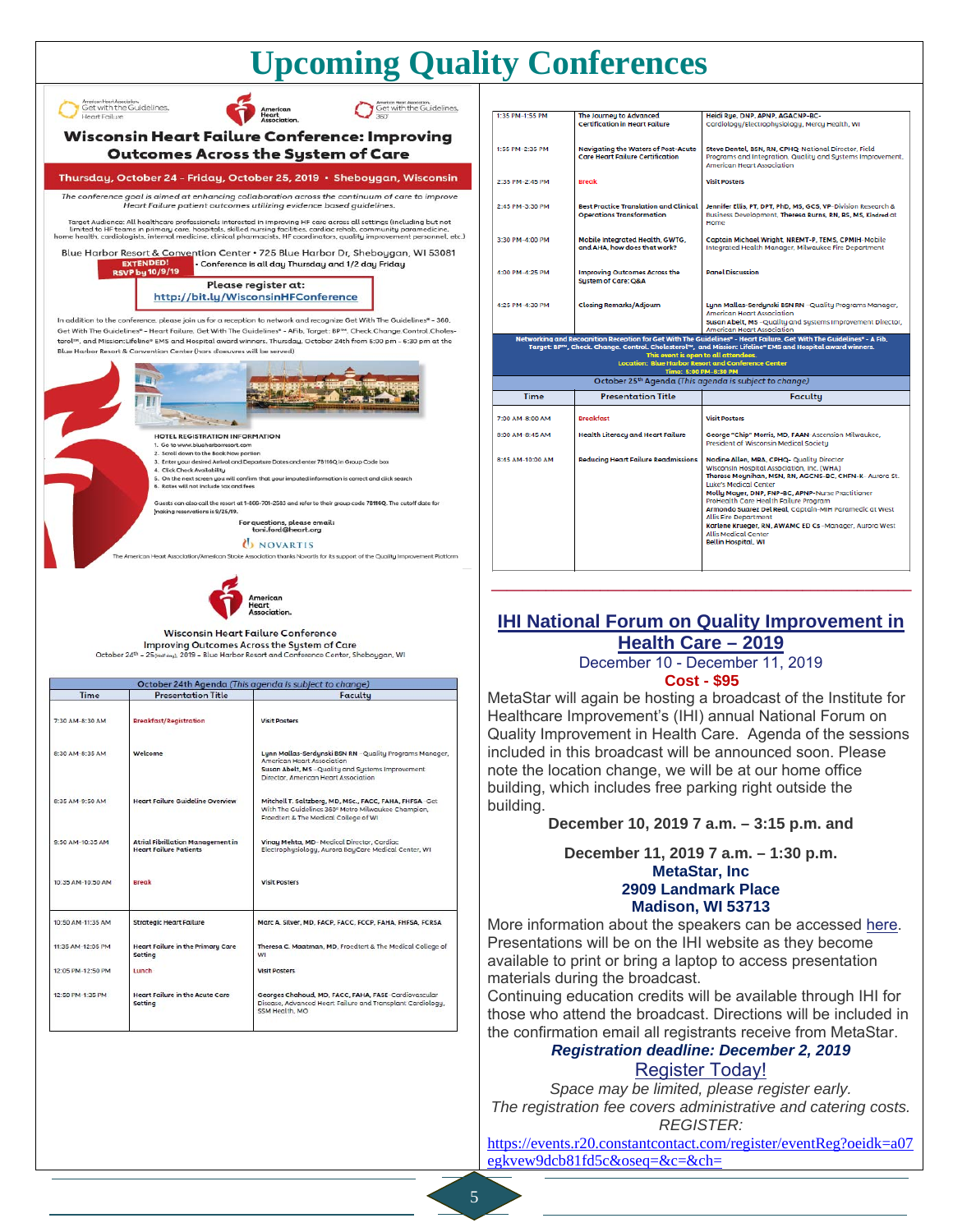### **Call for Vendors for the 2020 Annual Wisconsin Association for Healthcare Quality (WAHQ) Conference**

#### **Please join us as a vendor**

### **on Friday, Feb 21, 2020, at the Ingleside Hotel, in Pewaukee, WI**

Would you be interested in being a vendor at our annual conference or know someone that would?

Our organization focus is education, we accept 6-8 vendors and have educational storyboards displayed.

For more details on the conference, please check the WAHQ website for the brochure and conference objectives at WAHQ.org

**For conference details check our site for regular updates -** http://wahq.org/conf - please scroll to the bottom for the vendor application and information.

If you are interested in being a vendor, please go into the 2020 conference link and scroll to the bottom, There are 3 documents for your review:

Letter to Exhibitors

Exhibit Space Rules and Regulations

 Exhibit Space Application (You can email or USPS mail me the information and bring payment to the conference if that is easier.)

- \$500 for a table, and if you have materials to donate for drawings for our attendees, we are always thankful.

Year after year, the conference highlights hot topics for Healthcare Quality education and as always, promises to be an interesting event!

> Thank you for your support, Please feel free to contact me with any questions. Jon Godsall - JGodsall@UWHealth.org

# **Annual WAHQ Conference Networking Activity!**